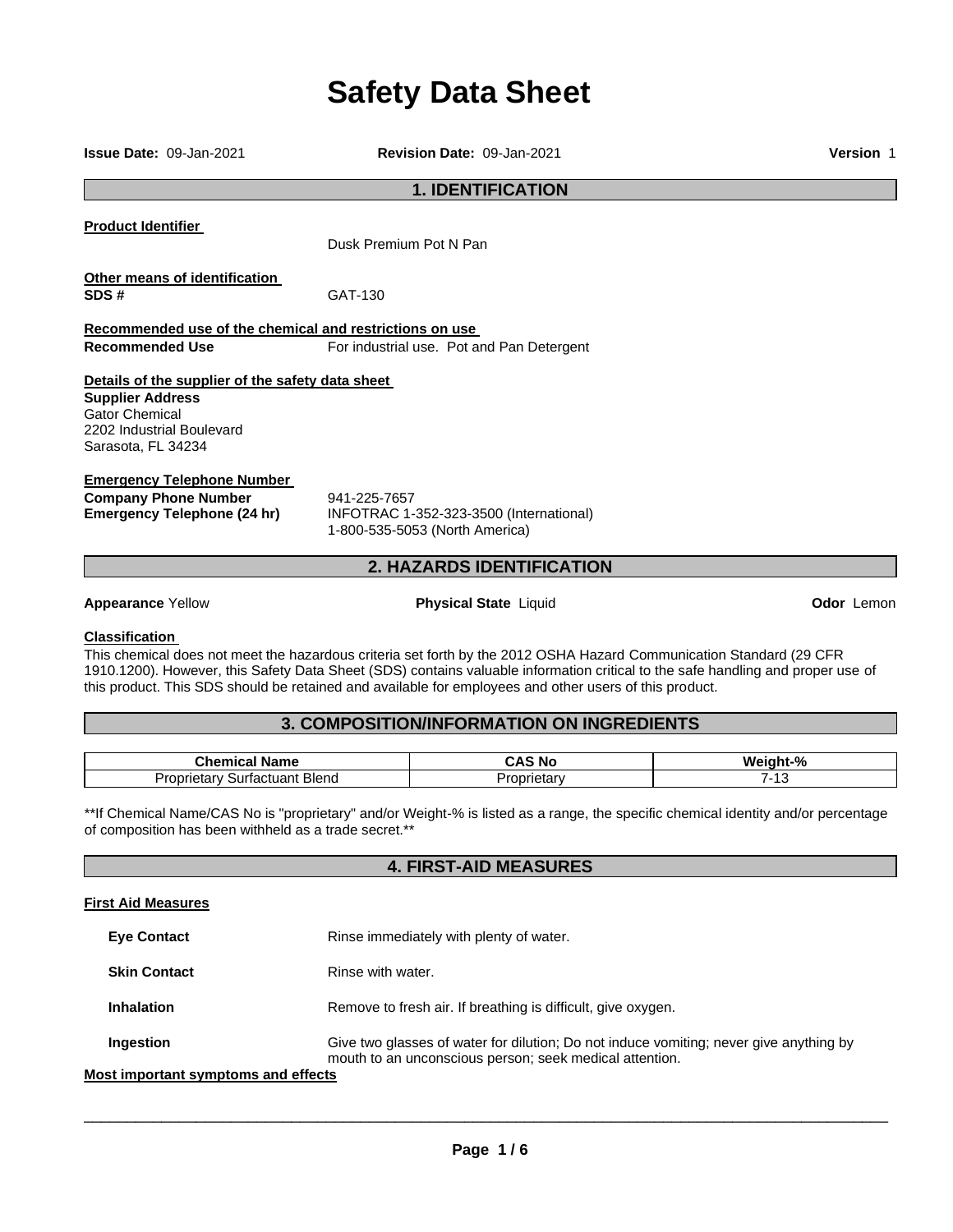#### \_\_\_\_\_\_\_\_\_\_\_\_\_\_\_\_\_\_\_\_\_\_\_\_\_\_\_\_\_\_\_\_\_\_\_\_\_\_\_\_\_\_\_\_\_\_\_\_\_\_\_\_\_\_\_\_\_\_\_\_\_\_\_\_\_\_\_\_\_\_\_\_\_\_\_\_\_\_\_\_\_\_\_\_\_\_\_\_\_\_\_\_\_ **Symptoms INHALATION: High concentrations are irritating to the respiratory tract; inhalation of mist** may cause headache, dizziness, nausea, vomiting and malaise.

SKIN: Brief contact may cause slight irritation; prolonged contact may cause moderate reddening, swelling and possible necrosis.

EYES: Contact may cause irritation and pain associated with redness and swelling of the conjunctiva.

INGESTION: Low order of toxicity; may cause headache, dizziness, diarrhea and general weakness.

#### **Indication of any immediate medical attention and special treatment needed**

**Notes to Physician** MEDICAL CONDITIONS GENERALLY AGGRAVATED BY EXPOSURE: Preexisting skin, eye, or respiratory disorders may become aggravated through prolonged exposure.

# **5. FIRE-FIGHTING MEASURES**

#### **Suitable Extinguishing Media**

Carbon dioxide (CO2). Water. Water spray (fog). Dry chemical. Foam.

**Unsuitable Extinguishing Media** Not determined.

#### **Specific Hazards Arising from the Chemical**

Combustion products may be toxic.

**Hazardous Combustion Products** Carbon oxides. Hydrocarbons. Fumes and smoke.

#### **Protective equipment and precautions for firefighters**

As in any fire, wear self-contained breathing apparatus pressure-demand, MSHA/NIOSH (approved or equivalent) and full protective gear. Keep containers cool with water spray to prevent container rupture due to steam buildup; floor will become slippery if material is released.

# **6. ACCIDENTAL RELEASE MEASURES**

#### **Personal precautions, protective equipment and emergency procedures**

**Personal Precautions** Use personal protective equipment as required. **Environmental Precautions** Prevent from entering into soil, ditches, sewers, waterways and/or groundwater. See Section 12, Ecological Information. See Section 13: DISPOSAL CONSIDERATIONS.

#### **Methods and material for containment and cleaning up**

| <b>Methods for Containment</b> | Prevent further leakage or spillage if safe to do so.                                                                                      |
|--------------------------------|--------------------------------------------------------------------------------------------------------------------------------------------|
| <b>Methods for Clean-Up</b>    | Contain and collect with an inert absorbent and place into an appropriate container for<br>disposal. Wash spill area with plenty of water. |

# **7. HANDLING AND STORAGE**

#### **Precautions for safe handling**

**Advice on Safe Handling** Handle in accordance with good industrial hygiene and safety practice. Use personal protection recommended in Section 8. Avoid contact with skin, eyes or clothing. Keep containers closed when not in use. Protect containers from abuse. **Conditions for safe storage, including any incompatibilities**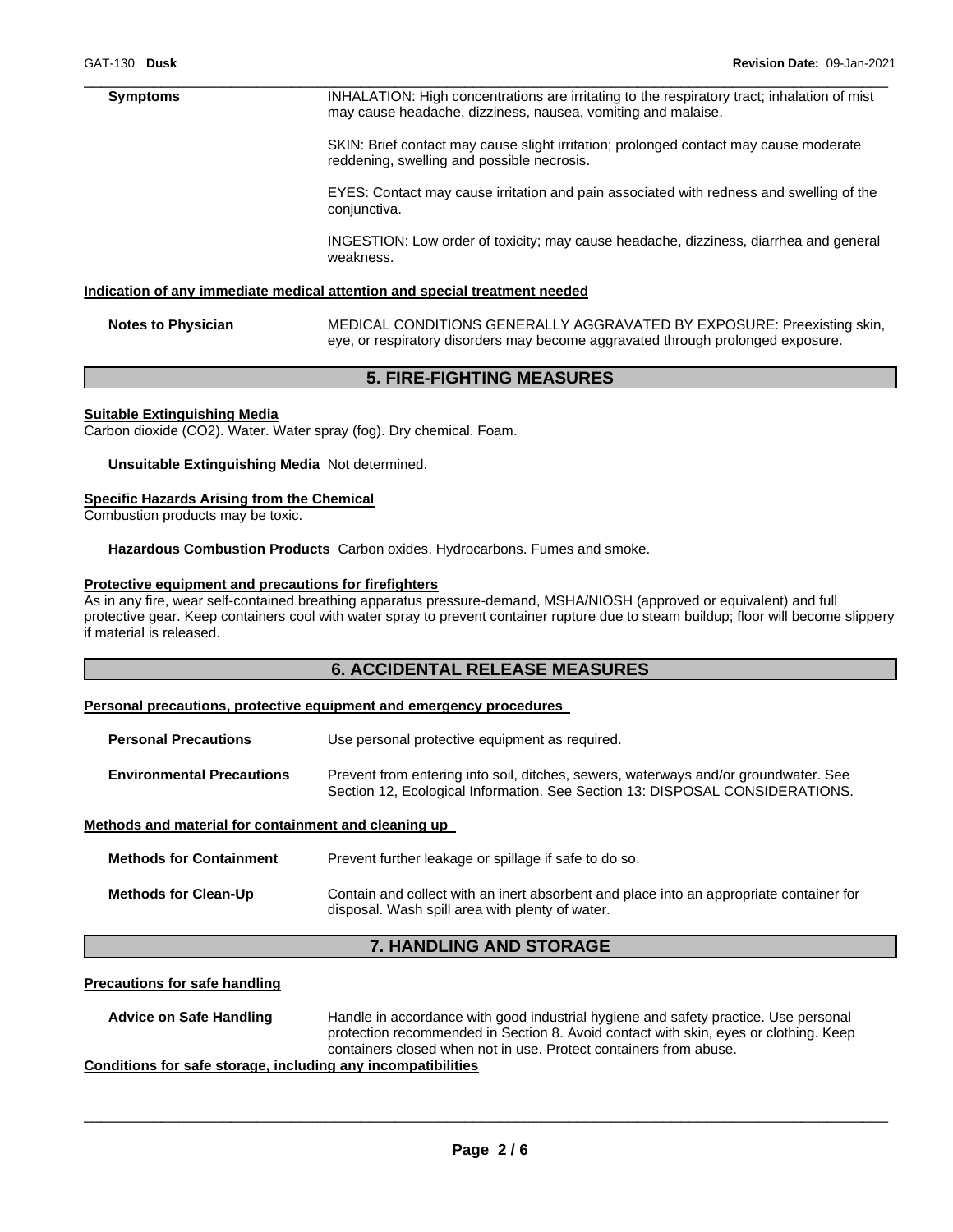\_\_\_\_\_\_\_\_\_\_\_\_\_\_\_\_\_\_\_\_\_\_\_\_\_\_\_\_\_\_\_\_\_\_\_\_\_\_\_\_\_\_\_\_\_\_\_\_\_\_\_\_\_\_\_\_\_\_\_\_\_\_\_\_\_\_\_\_\_\_\_\_\_\_\_\_\_\_\_\_\_\_\_\_\_\_\_\_\_\_\_\_\_ **Storage Conditions** Keep container tightly closed and store in a cool, dry and well-ventilated place. Protect from extreme temperatures.

**Incompatible Materials Strong oxidizers. Strong acids.** 

# **8. EXPOSURE CONTROLS/PERSONAL PROTECTION**

**Exposure Guidelines Keep in ventilated area** 

## **Appropriate engineering controls**

| <b>Engineering Controls</b>     | Ensure adequate ventilation, especially in confined areas. Eyewash stations. Showers.                                                                                                                                                                                                                  |
|---------------------------------|--------------------------------------------------------------------------------------------------------------------------------------------------------------------------------------------------------------------------------------------------------------------------------------------------------|
|                                 | Individual protection measures, such as personal protective equipment                                                                                                                                                                                                                                  |
| <b>Eye/Face Protection</b>      | Wear protective eyeglasses or chemical safety goggles.                                                                                                                                                                                                                                                 |
| <b>Skin and Body Protection</b> | Neoprene or rubber gloves with cuffs. Coveralls, apron or other equipment should be worn<br>to minimize skin contact.                                                                                                                                                                                  |
| <b>Respiratory Protection</b>   | None required while threshold limits are kept below maximum allowable concentrations; if<br>TWA exceeds limits, NIOSH approved respirator must be worn. Respiratory protection must<br>be provided in accordance with OSHA regulations (29 CFR1910.134) or European<br>Standard EN 149, as applicable. |

**General Hygiene Considerations** Handle in accordance with good industrial hygiene and safety practice.

# **9. PHYSICAL AND CHEMICAL PROPERTIES**

## **Information on basic physical and chemical properties**

| <b>Physical State</b><br>Appearance | Liquid      | Odor                  | Fresh          |
|-------------------------------------|-------------|-----------------------|----------------|
| Color                               | <b>Blue</b> | <b>Odor Threshold</b> | Not determined |

| <b>Property</b><br>рH               | Values<br>$8.0 - 9.0$               | Remarks • Method |
|-------------------------------------|-------------------------------------|------------------|
| <b>Melting Point/Freezing Point</b> | Not determined                      |                  |
| <b>Boiling Point/Boiling Range</b>  | 100 $^{\circ}$ C / 212 $^{\circ}$ F |                  |
| <b>Flash Point</b>                  | Non-flammable                       |                  |
| <b>Evaporation Rate</b>             | ا>                                  | (Water = 1)      |
| <b>Flammability (Solid, Gas)</b>    | Liquid-Not Applicable               |                  |
| <b>Upper Flammability Limits</b>    | Not Applicable                      |                  |
| <b>Lower Flammability Limit</b>     | Not Applicable                      |                  |
| <b>Vapor Pressure</b>               | 17 mm Ha @ 20° C                    |                  |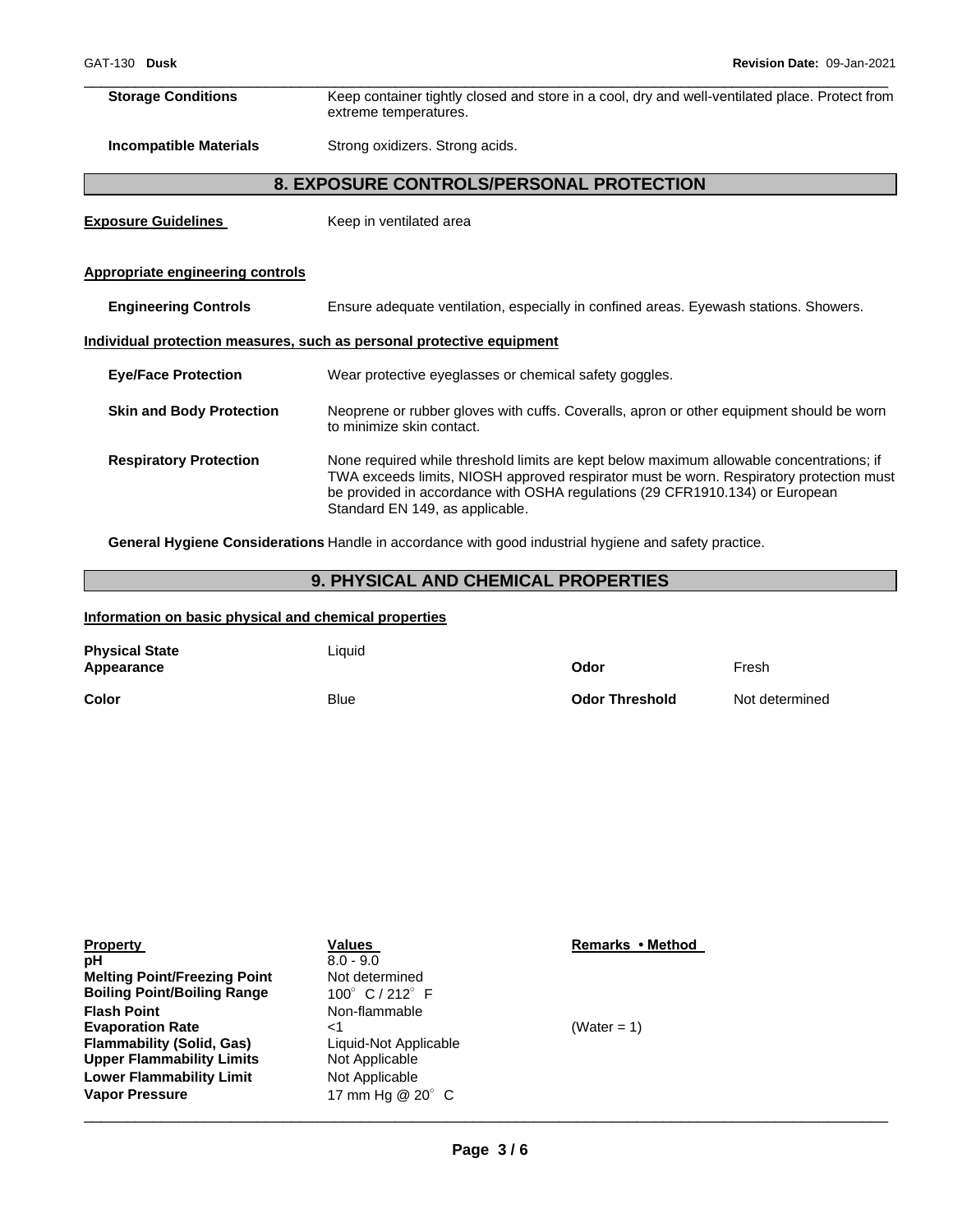| <b>Vapor Density</b>             | >1                 | $(Air=1)$ |
|----------------------------------|--------------------|-----------|
| <b>Specific Gravity</b>          | 1.000              | (Water    |
| <b>Water Solubility</b>          | Completely soluble |           |
| Solubility in other solvents     | Not determined     |           |
| <b>Partition Coefficient</b>     | Not determined     |           |
| <b>Auto-ignition Temperature</b> | Not determined     |           |
| <b>Decomposition Temperature</b> | Not determined     |           |
| <b>Kinematic Viscosity</b>       | Not determined     |           |
| <b>Dynamic Viscosity</b>         | Not determined     |           |
| <b>Explosive Properties</b>      | Not determined     |           |
| <b>Oxidizing Properties</b>      | Not determined     |           |

**Specific Gravity** 1.000 (Water = 1)

# **10. STABILITY AND REACTIVITY**

\_\_\_\_\_\_\_\_\_\_\_\_\_\_\_\_\_\_\_\_\_\_\_\_\_\_\_\_\_\_\_\_\_\_\_\_\_\_\_\_\_\_\_\_\_\_\_\_\_\_\_\_\_\_\_\_\_\_\_\_\_\_\_\_\_\_\_\_\_\_\_\_\_\_\_\_\_\_\_\_\_\_\_\_\_\_\_\_\_\_\_\_\_

#### **Reactivity**

Not reactive under normal conditions.

#### **Chemical Stability**

Stable under recommended storage conditions.

## **Possibility of Hazardous Reactions**

None under normal processing.

**Hazardous Polymerization** Hazardous polymerization does not occur.

## **Conditions to Avoid**

Protect from extreme temperatures. Keep from freezing. Keep separated from incompatible substances. Keep out of reach of children.

## **Incompatible Materials**

Strong oxidizers. Strong acids.

#### **Hazardous Decomposition Products**

Carbon oxides. Hydrocarbons. Fumes and smoke.

# **11. TOXICOLOGICAL INFORMATION**

# **Information on likely routes of exposure**

| <b>Product Information</b> |                                  |
|----------------------------|----------------------------------|
| <b>Eve Contact</b>         | Avoid contact with eyes.         |
| <b>Skin Contact</b>        | Avoid contact with skin.         |
| Inhalation                 | Avoid breathing vapors or mists. |
| Ingestion                  | Do not ingest.                   |

#### **Information on physical, chemical and toxicological effects**

**Symptoms** Please see section 4 of this SDS for symptoms.

# **Delayed and immediate effects as well as chronic effects from short and long-term exposure**

**Carcinogenicity** This product does not contain any carcinogens or potential carcinogens as listed by OSHA, IARC or NTP.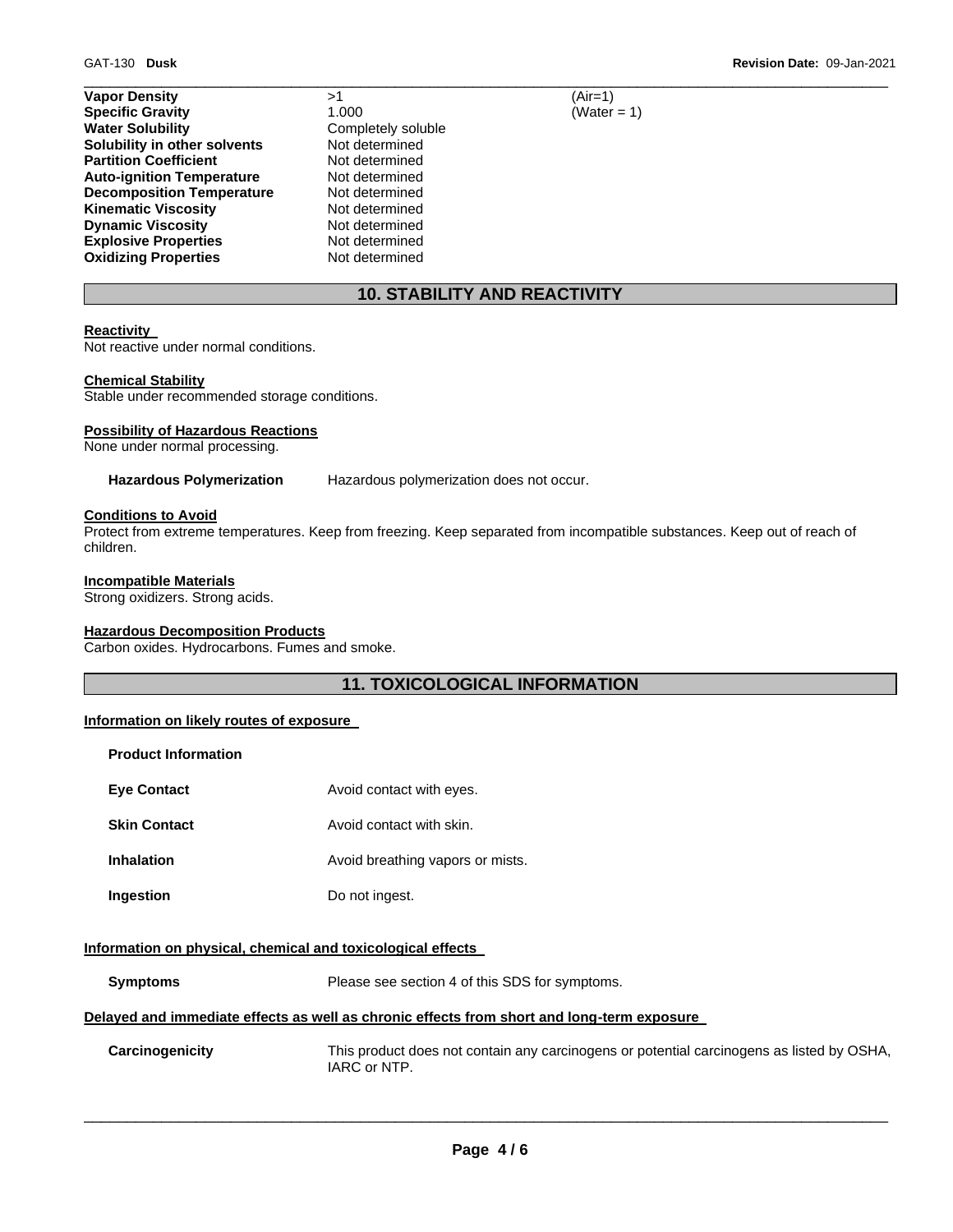## **Numerical measures of toxicity**

Not determined

# **12. ECOLOGICAL INFORMATION**

\_\_\_\_\_\_\_\_\_\_\_\_\_\_\_\_\_\_\_\_\_\_\_\_\_\_\_\_\_\_\_\_\_\_\_\_\_\_\_\_\_\_\_\_\_\_\_\_\_\_\_\_\_\_\_\_\_\_\_\_\_\_\_\_\_\_\_\_\_\_\_\_\_\_\_\_\_\_\_\_\_\_\_\_\_\_\_\_\_\_\_\_\_

## **Ecotoxicity**

The product is not classified as environmentally hazardous. However, this does not exclude the possibility that large or frequent spills can have a harmful or damaging effect on the environment.

# **Persistence/Degradability**

Not determined.

# **Bioaccumulation**

Not determined.

# **Other Adverse Effects**

Not determined

|                                | <b>13. DISPOSAL CONSIDERATIONS</b> |
|--------------------------------|------------------------------------|
| <b>Waste Treatment Methods</b> |                                    |

| <b>Disposal of Wastes</b>     | Disposal should be in accordance with applicable regional, national and local laws and<br>regulations. |
|-------------------------------|--------------------------------------------------------------------------------------------------------|
| <b>Contaminated Packaging</b> | Disposal should be in accordance with applicable regional, national and local laws and<br>regulations. |

| <b>14. TRANSPORT INFORMATION</b> |                                                                                                                                |  |
|----------------------------------|--------------------------------------------------------------------------------------------------------------------------------|--|
| <b>Note</b>                      | Please see current shipping paper for most up to date shipping information, including<br>exemptions and special circumstances. |  |
| <b>DOT</b>                       | Not regulated                                                                                                                  |  |
| <b>IATA</b>                      | Not regulated                                                                                                                  |  |
| <b>IMDG</b>                      | Not regulated                                                                                                                  |  |
|                                  |                                                                                                                                |  |

**15. REGULATORY INFORMATION** 

**International Inventories**  Not determined

**US Federal Regulations** 

# **US State Regulations**

# **California Proposition 65**

This product does not contain any Proposition 65 chemicals.